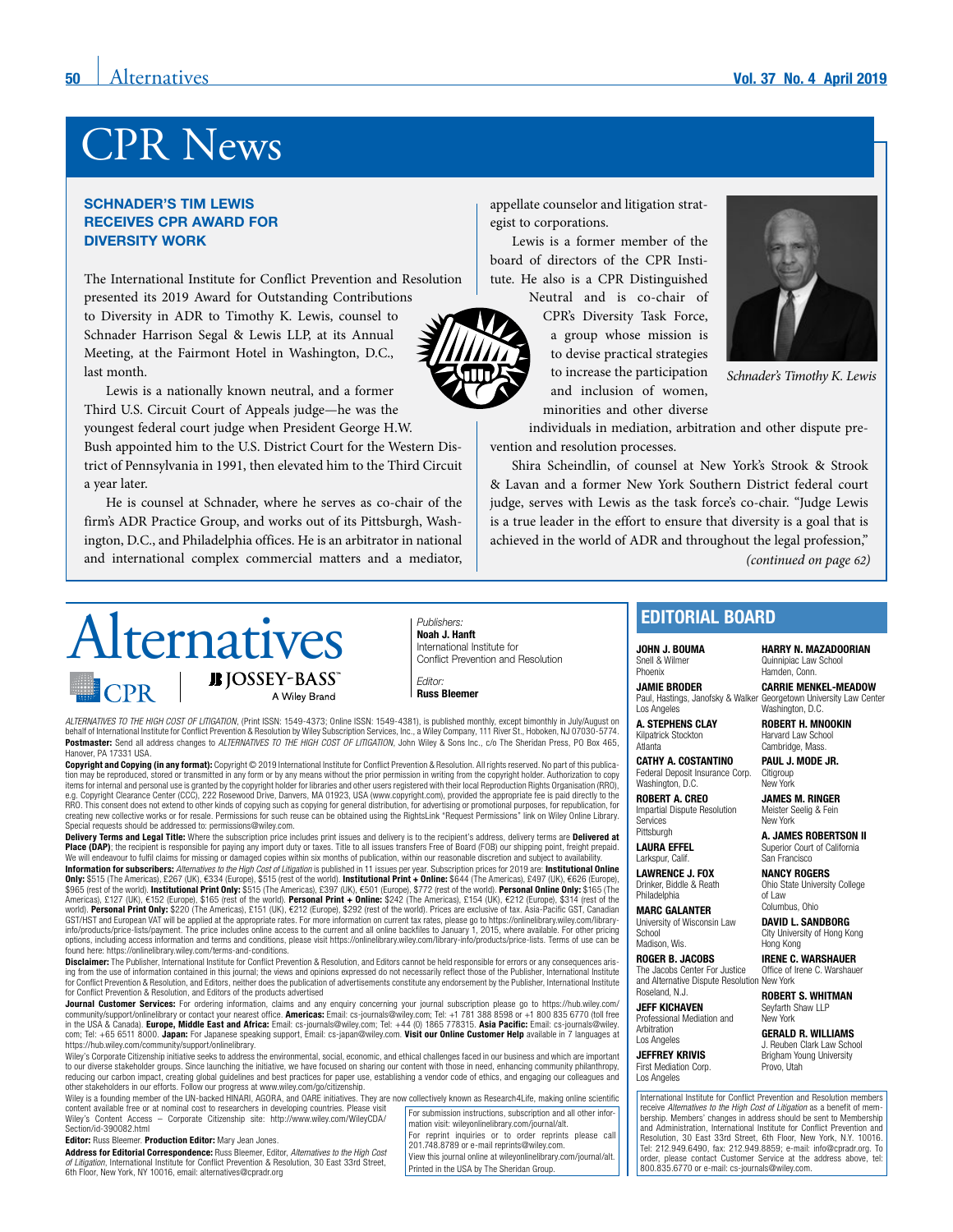#### *(continued from page 50)*

said Scheindlin in a statement when the award was announced. She added, "He is courageous, outspoken, committed and tireless in his determination to achieve true equality."

"There is no person more deserving of this recognition than Judge Lewis," said Noah J. Hanft, the CPR Institute's president and CEO (and *Alternatives*' publisher), in a statement. "He has taken on this issue with his powerful intellect, dedication and unparalleled passion and we in the ADR community benefit every day from his commitment."

At the March 1 awards luncheon, Bennett G. Picker, senior counsel in Philadelphia's Stradley Ronon Stevens & Young and long active in many CPR Institute initiatives, including diversity efforts, introduced the honoree.

"Tim is one of the most sought-after neutrals in this entire country," said Picker. But, he added, "Tim has never defined himself solely by his work. Throughout his distinguished career, his greatest passion has been the pursuit of equal justice and equal opportunity." Picker continued:

In our field, Tim quickly became painfully aware of the paucity of diverse neutrals receiving assignments in commercial disputes. … He quickly became invested in the problem and the search for solutions. For two decades, he has worked indefatigably … to overcome the inertia, the implicit bias, and yes, the

'In many ways … alternative dispute resolution is still in its infancy. We are the vanguard in this field. We are the vanguard of new theories of law and new techniques and approaches. … But that's not enough. It's not nearly enough. It has never been enough.

prejudice that prevents us and those we serve from realizing the rewards of diversity.

Picker told the audience that Judge Lewis regards this work as "unfinished business."

Picker, noting his service with Lewis on the American Arbitration Association's board of directors, said that the AAA's "significant commitment to diversity" is attributable to the former judge's efforts. He cited Lewis's work on the decade-old AAA A. Leon Higginbotham Jr. Fellows Program, which provides training, mentorship and networking opportunities to diverse ADR practitioners, as well as Lewis's work on implicit bias training programs and new protocols to support diverse neutrals at the nation's largest ADR provider.

"Similarly," said Picker, "Tim has worked to promote equal opportunity at CPR," citing Lewis's work as Diversity Task Force co-chair and its numerous initiatives, highlighting a new task force effort, a book profiling women attorney-neutrals. [The new book, which Picker praised as a potential new standard for the field, was posted last month after the meeting at <http://bit.ly/2H6nr8R>.]

"Beyond this body of organizational effort," continued Picker, "Tim has mentored and sponsored countless promising diverse neutrals over the years, using his personal capital and giving willingly of his time. Tim has finally has been a tireless public advocate lecturing widely on the benefits we all achieve from an ADR landscape that is diverse."

Picker read briefly from Lewis's recent article expanding upon a speech he gave at an ADR diversity event Picker and Stradley Ronon hosted in Philadelphia year ago. See Timothy K. Lewis, Promoting Diversity in Mediation, 36 *Alternatives* 81 (June 2018) (available at http[://bit.ly/2EFrQfv\)](http://bit.ly/2EFrQfv). For information on the event, see Anna M. Hershenberg, "Philadelphia Meeting Emphasized Mediation Strategies and Diversity," 36 *Alternatives* 82 (June 2018) (available at [http://bit.ly/2HhONbA\)](http://bit.ly/2HhONbA).

Lewis opened with personal thanks and anecdotes. Here is an edited adaptation of his remarks: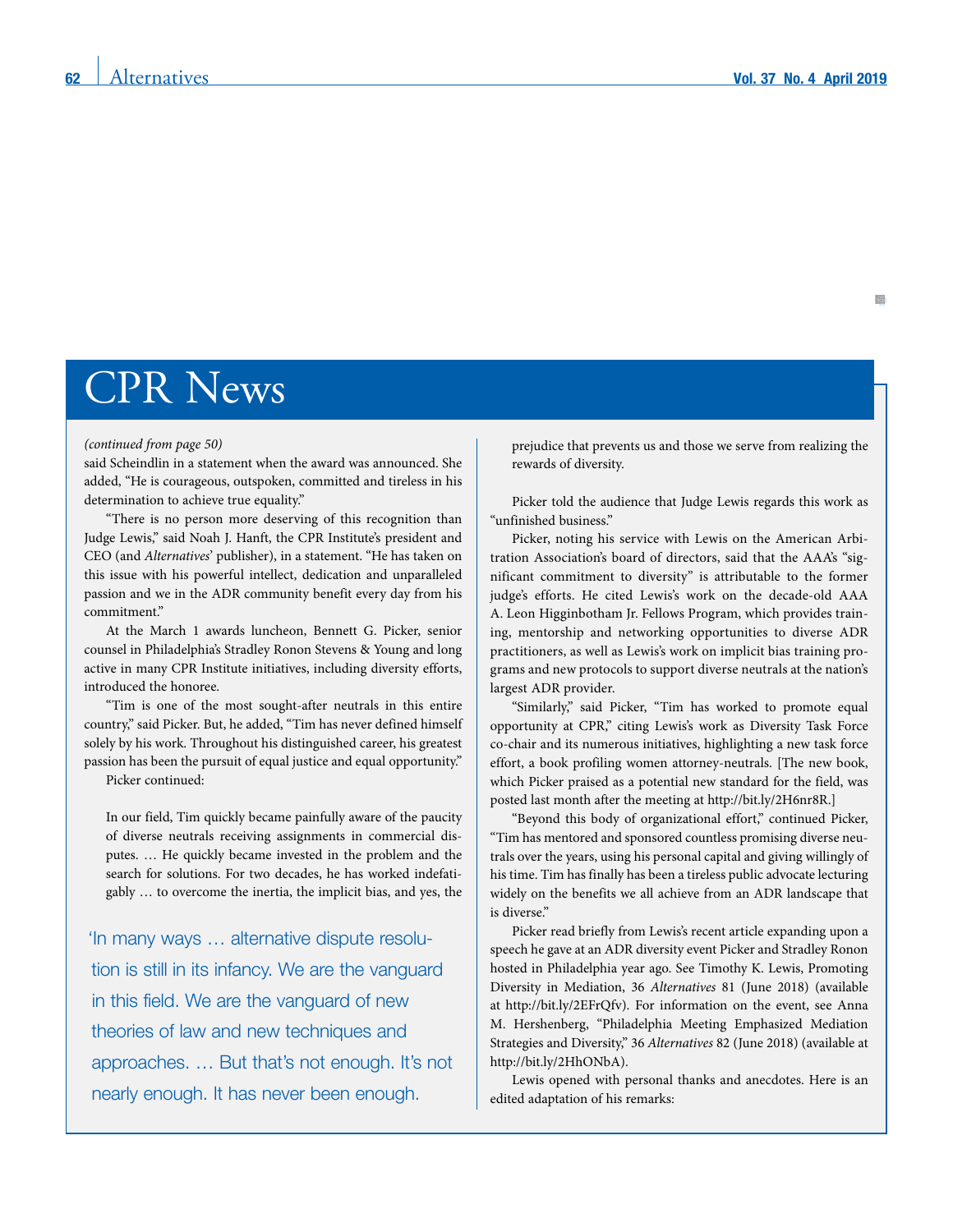I am deeply honored to receive this award. I know so many of you have also worked hard to make things more equal in our profession and in our chosen field. To be recognized by one's peers is humbling, and I am filled with gratitude. Thank you so very much.

At every step in what has been a fascinating journey in the law, I have endeavored, and I know so many of you have endeavored, to not only perform at the highest level and to do the very best that we can, but to change hearts and minds. I have tried to do this by example, first and foremost. …

When I served as a federal judge, I had very simple criteria for hiring law clerks: I was looking for talented young lawyers who were bright and smart and interesting and thoughtful, but I was particularly interested in hiring people who represented groups that had been historically excluded from active and meaningful participation in our nation's federal judiciary.

So I focused on hiring women and people of color and LGBTQ individuals and ethnic minorities. And as a result of that, my chambers became a vibrant cauldron of diversity of thought and feeling and ideology and approach, and that helped us learn more and helped us perform better.

The exposure to different ways of understanding issues also helped the Court and the country, because my opinions were often informed by and reflected a perspective that was enlightened by exposure to people and ideas and thoughts that were foreign to my own experience.

I truly grasped that, and I cherished that. That's what we became as a chambers. And I wanted to offer that contribution to the court and to the country.

These young lawyers went on to serve as the White House Counsel under President Obama, Department of Justice officials, Deans of major law schools, political leaders, corporate general counsel, and partners at major law firms. And in part because of their exposure and experience, now they—along with many of you, in particular [New York neutral] Theo Cheng, who has been doing some phenomenal work in the area of diversity in addition to his terrific work as a mediator and an arbitrator and an ADR specialist—they along with so many others are truly teaching the next course in why the achievement of excellence is directly related to inclusion and equality of opportunity—and how to go about doing just that.

*(continued on next page)*

#### The Industry Elite International Institute for **CPR** thanks its Conflict Prevention & Resolution **Panel of Distinguished Neutrals** For over three decades of service in arbitration, mediation, and mini-trial matters involving billions of dollars worldwide. For specialized neutrals: For specialized neutrals: · Environmental · Arbitration Appeals · Franchise · Banking, Accounting & Financial Services (Subpanels on Hedge Funds & Bankruptcy) · General Counsel · Global (neutrals located abroad) • Biotech · Certified Public Accountants · Health Care & Life Sciences De Insurance/Reinsurance • Construction • CPR/CMAP Joint Panel · Insurer-Policy Holder • Real Estate • CPR/CAM Joint Panel · Judicial · CPR/CAMARB Joint Panel · Sports Law • Cross Border • e-Discoverv · Taxation • Technology (IP) • Employment Contact cprneutrals@cpradr.org · Trademark · Energy, Oil and Gas • U.S.-China Business Mediation · Entertainment for our guidance in selecting a neutral for your commercial matter.